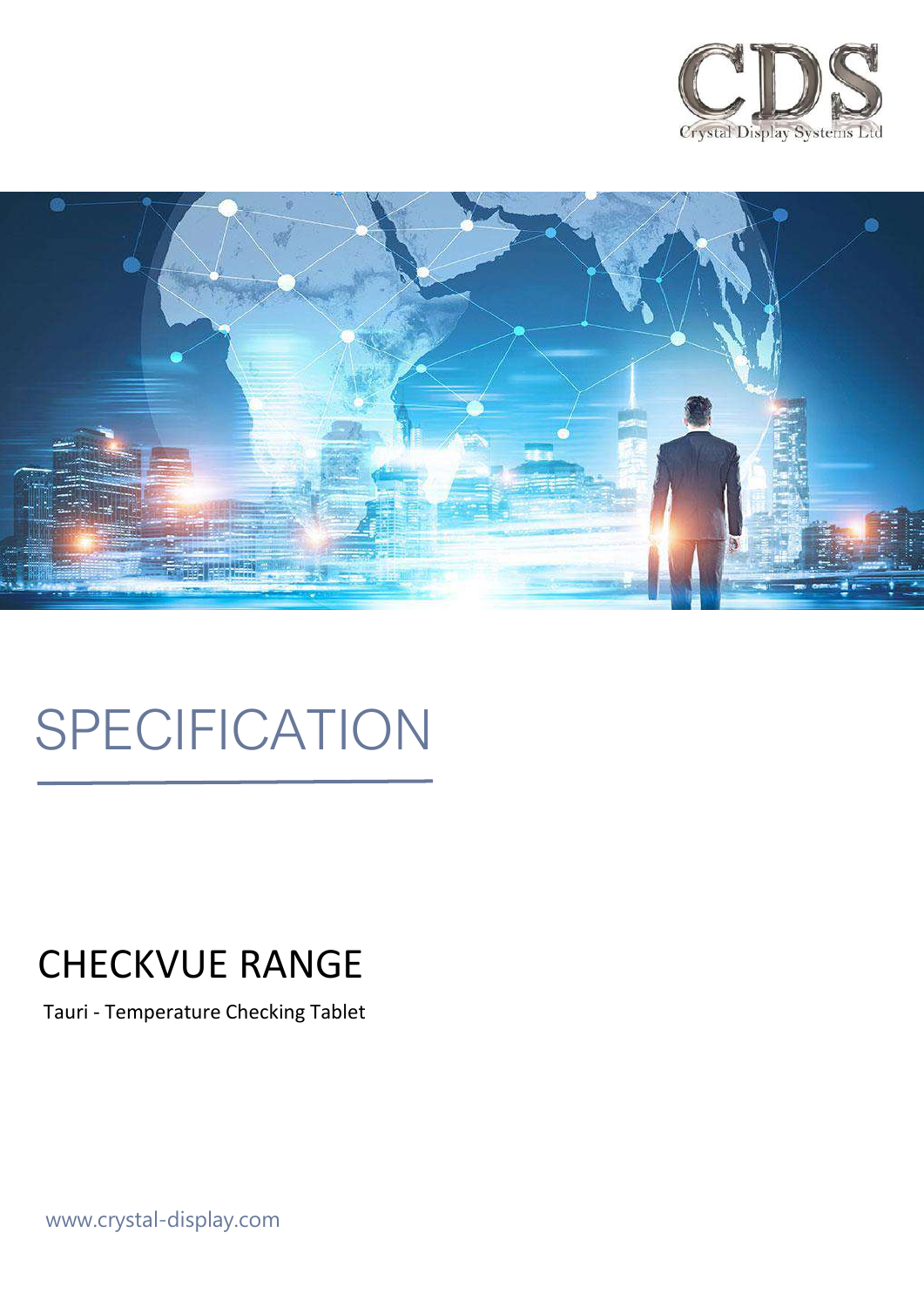

TECHNICAL DATASHEET

## CHECKVUE RANGE

Tauri - Temperature Checking Tablet



#### **DESCRIPTION;**

Ensure ultimate safety when re-opening your premises with the CDS newly developed Infrared temperature sensor/detector. It provides alerts when a person has a high temperature, therefore should not enter your premises.

The system is calculated with an algorithm for object heat- and fast detection temperature-accuracy, tolerance at +- 0.5 degree Celsius with a refresh rate at 64Hz.

The drivers are compatible with Linux, Windows, and Android.

#### **KEY FEATURES & BENEFITS**

- simple and intuitive to operate
- standalone automatic system
- no physical contact is necessary
- sensing range 0.3-1m
- temperature sensing range 30C to 45C +/- 0.5C

Crystal Display Systems Ltd T: +44 (0) 1634 791600 E: [info@crystal-display.com](mailto:info@crystal-display.com) W: [http://crystal-display.com](http://crystal-display.com/)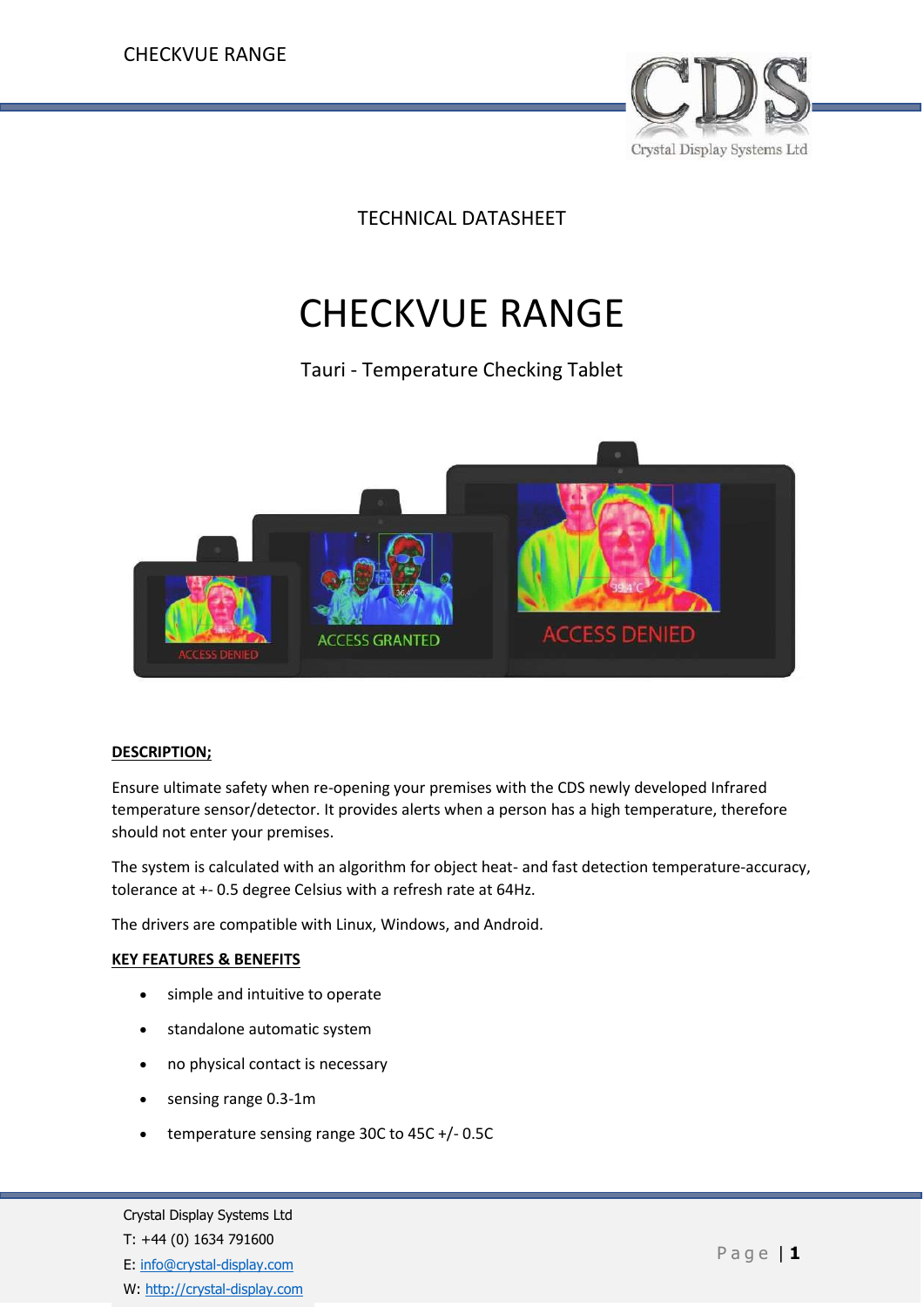

#### **TECHNICAL SPECIFICATION**

| <b>Panel Info</b>                     | <b>Model</b>                 | <b>TVT101</b>                                                                  | <b>TVT156</b>                     | <b>TVT215</b>                                                            |  |
|---------------------------------------|------------------------------|--------------------------------------------------------------------------------|-----------------------------------|--------------------------------------------------------------------------|--|
|                                       | <b>LCD Size</b>              | 10.1"                                                                          | 15.6''                            | 21.5''                                                                   |  |
|                                       | <b>Display Resolution</b>    | 1280 x 800                                                                     | 1920 x 1080                       | 1920 x 1080                                                              |  |
|                                       | <b>Brightness</b>            | 350 cd/ $m2$                                                                   | 250 cd/ $m2$                      | 250 cd/ $m2$                                                             |  |
|                                       | <b>Contrast Ratio</b>        | 800:1                                                                          | 1000:1                            | 1000:1                                                                   |  |
|                                       | <b>Aspect Ratio</b>          | 16:10                                                                          | 16:9                              | 16:9                                                                     |  |
|                                       | <b>Active Display Area</b>   | 134.8 x 216.2 mm                                                               | 344.16 x 193.59 mm                | 476.06 x 267.786 mm                                                      |  |
|                                       | <b>Viewing Angle</b>         | 170° / 170°                                                                    | 178°/178°                         | 178°/178°                                                                |  |
|                                       | <b>Touch Tech</b>            | 5-point cap touch (6H semi-                                                    | 10-point cap touch                | 10-point cap touch                                                       |  |
|                                       |                              | tempered glass)                                                                | (reflective glass)                | (reflective glass)                                                       |  |
|                                       | <b>CPU</b>                   | RK3288 Cortex A17, Quad core 1.8GHz / RK3399 Hexacore - Dual core Cortex-      |                                   |                                                                          |  |
|                                       |                              | A72 up to 1.8GHz, Quad core Cortex-A53 up to1.4GHz                             |                                   |                                                                          |  |
| Hardware & OS                         | <b>RAM</b>                   | 2GB DDR3                                                                       | 2GB DDR3                          | 2GB DDR3 (up to 4GB                                                      |  |
|                                       | <b>ROM</b>                   | 8GB eMMC Flash                                                                 | 8GB eMMC Flash                    | 8GB (up to 16GB) eMMC                                                    |  |
|                                       |                              |                                                                                |                                   | Flash                                                                    |  |
|                                       | <b>OS</b>                    |                                                                                | Android 7.1                       |                                                                          |  |
| Video / Image                         | <b>Video Format</b>          | H.265, VP8, RV, WMV, AVS,                                                      |                                   | H.265, VP8, RV, WMV, AVS, H.263, MPEG4, Up to                            |  |
|                                       |                              | H.263. MPEG4, HTML5,                                                           | 4K x 2K decoding, HTML5, Flash 10 |                                                                          |  |
|                                       |                              | Flash 10                                                                       |                                   |                                                                          |  |
|                                       | <b>Audio Format</b>          | MP3/WMA/AAC etc.                                                               |                                   |                                                                          |  |
|                                       | <b>Image Format</b>          | JPEG, BMP, PNG                                                                 |                                   |                                                                          |  |
| <b>Audio</b>                          | <b>Speaker</b>               | $1W \times 2$                                                                  | $2W \times 2$                     | $2W \times 2$                                                            |  |
| Communication                         | <b>Bluetooth</b>             | <b>EDR 4.0</b>                                                                 |                                   |                                                                          |  |
|                                       | Wi-Fi                        | 802.11 b/g/n 2.4GHz and 5GHz                                                   |                                   |                                                                          |  |
|                                       | <b>Ethernet</b>              | 10/100 LAN                                                                     |                                   |                                                                          |  |
|                                       | Colour                       | <b>Black</b>                                                                   |                                   |                                                                          |  |
|                                       | I/O                          | RJ45 x 1; USB x 1; SD slot x                                                   |                                   | RJ45 x 1; USB x 2; SD slot   RJ45 x 1; USB x 4; SD slot                  |  |
|                                       |                              | 1; Micro-USB x 1; 3.5mm                                                        | x 1; Micro-USB x 1;               | x 1; Micro-USB x 1;<br>3.5mm audio x 1; Recover 3.5mm audio x 1; Recover |  |
|                                       |                              | audio x 1; Recover x 1.                                                        | x 1; GPIO Support                 | x 1; RS232 x 2; GPIO                                                     |  |
|                                       |                              | expandable 2 USB                                                               |                                   | Support                                                                  |  |
|                                       | <b>AV capability</b>         | Front Facing Camera 2 MP fixed focus                                           |                                   |                                                                          |  |
|                                       | <b>Included in Box</b>       | Tablet, Power Adaptor, Power cable                                             |                                   |                                                                          |  |
| <b>General Information</b>            | <b>Sensors</b>               | G-sensor                                                                       |                                   |                                                                          |  |
|                                       | Consumption                  | 11W                                                                            | 15W                               | 32W                                                                      |  |
|                                       | Power input                  | 12V 2A                                                                         | 12V 5A                            | 12V 5A                                                                   |  |
|                                       | <b>Operating Environment</b> | Operating: 32°F to 104°F (0°C to 40°C); Storage: -4°F to 122°F (-20°C to 50°C) |                                   |                                                                          |  |
|                                       |                              | Operating: 20%-80%; Storage: 10%-95%                                           |                                   |                                                                          |  |
|                                       | <b>Certification</b>         | CE, FCC, ROHS                                                                  |                                   |                                                                          |  |
|                                       | Language                     | Multi language                                                                 |                                   |                                                                          |  |
|                                       | <b>VESA</b>                  | VESA 75                                                                        | <b>VESA 100</b>                   | <b>VESA 100</b>                                                          |  |
|                                       | Power input                  | 3.3 - 3.6V, 50mA, USB connect                                                  |                                   |                                                                          |  |
| <b>Infrared Temperature</b><br>Sensor | <b>Size</b>                  | 65.2mm x 38.5mm x 22mm                                                         |                                   |                                                                          |  |
|                                       | <b>Temperature check</b>     | $0.3m - 1m$                                                                    |                                   |                                                                          |  |
|                                       | Temperature check range      | 30°C - -45°C                                                                   |                                   |                                                                          |  |
|                                       | Temperature check error      | $±0.5^{\circ}$ C@1Hz                                                           |                                   |                                                                          |  |

Crystal Display Systems Ltd

T: +44 (0) 1634 791600

E: [info@crystal-display.com](mailto:info@crystal-display.com)

W: [http://crystal-display.com](http://crystal-display.com/)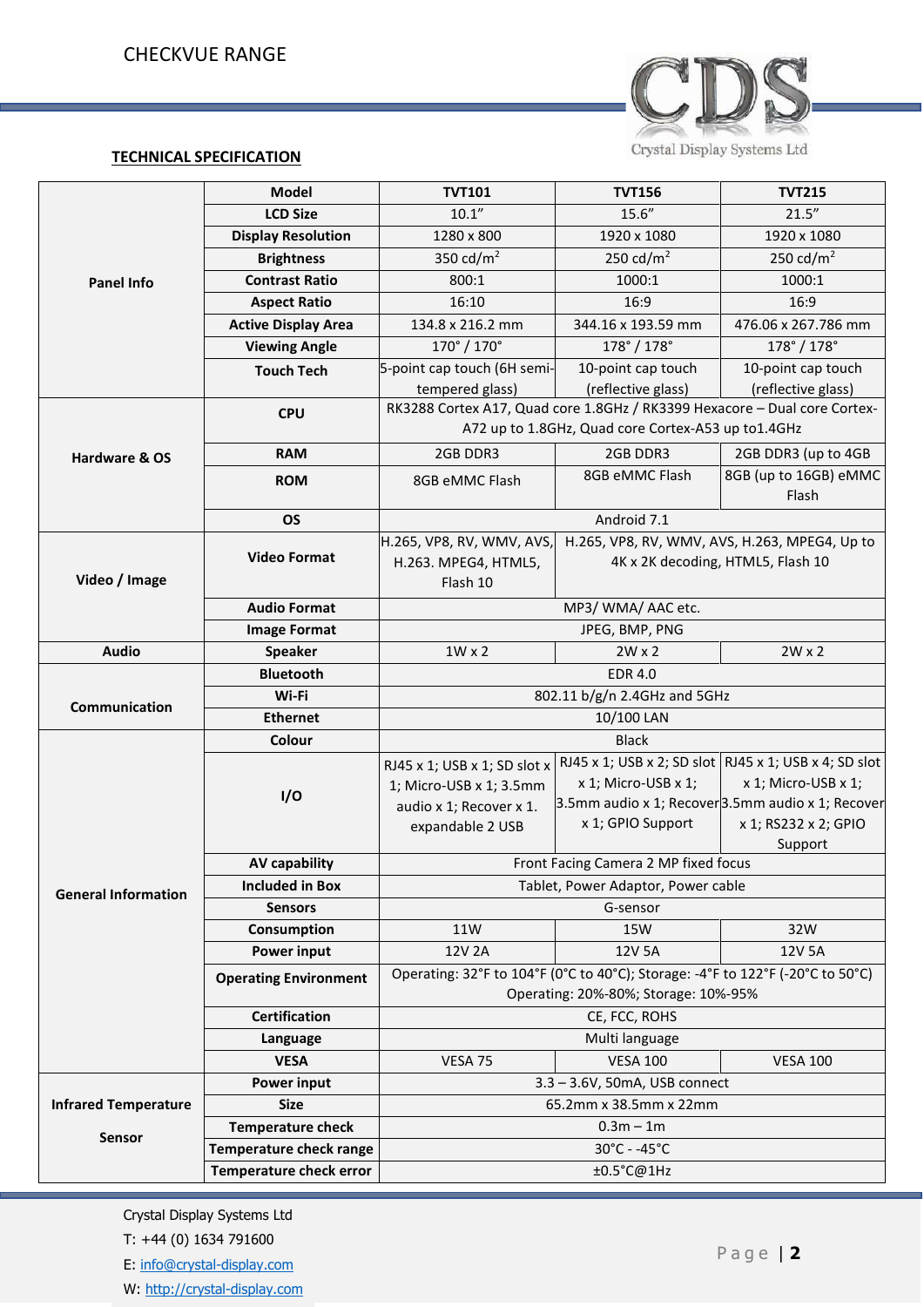

| <b>Dimensions</b> | <b>Model</b>                   | <b>TVT101</b>      | <b>TVT156</b>      | <b>TVT215</b>      |
|-------------------|--------------------------------|--------------------|--------------------|--------------------|
|                   | Size $(W \times D \times H)$   | 258 x 34 x 218 mm  | 394 x 44 x 291 mm  | 535 x 48 x 366 mm  |
|                   | <b>Product Weight</b>          | $1.27$ kg          | 2.4 <sub>kg</sub>  | 4.74Kg             |
|                   | <b>Box Size</b>                | 393 x 72 x 268 mm  | 444 x 112 x 378 mm | 582 x 114 x 452 mm |
|                   | <b>Master Carton size</b>      | 560 x 410 x 390 mm | 462x 356 x 405 mm  | 601 x 360 x 476 mm |
|                   | <b>Master Carton Weight</b>    | $16.4$ Kg          | $9.6$ Kg           | 18.3 <sub>kg</sub> |
|                   | <b>Units per Master Carton</b> | 10 pieces          | 3 pieces           | 3 pieces           |

#### **Q&A**

- **Q: How accurate is the Infrared Sensor?**
- A: +\_ 0.5 degree Celsius
- **Q: What is the distance?**
- A: 0.5 to 1 meter
- **Q: What is the speed?**
- A: 1 second
- **Q: How many people can it detect one time?**
- A: 1 person at a time.

**Accessories Q: If there are groups of people trying to enter, will it slow-down the line of people entering?**

- A: Yes, it would, people would still need to enter one by one.
- **Q: Do we need an app/software with this?**

A: We have a ready app that detects temperature and locks down through STAROS.

**Q: Is there an option to store the data of people checked? If yes, how far back?**

A: Could develop this later, but it involves building a database and cloud management system, however there are privacy issues to be considered.

**Q: Is the unit able to detect people of different heights (e.g. children, adults 3' to 6.5')?**

A: There is a visible sensor and a camera that will show your face through the LCD screen. From there you can see your head and temperature.

- **Q: Is there a specified height the product should be placed?**
- A: There is a camera in the tablet; if you can see your face in the screen, it will show.
- **Q: How about people with head scarf? What point of the head is measured.**
- A: Need to place head within 0.5 meter from the sensor for accurate reading

P a g e | **3**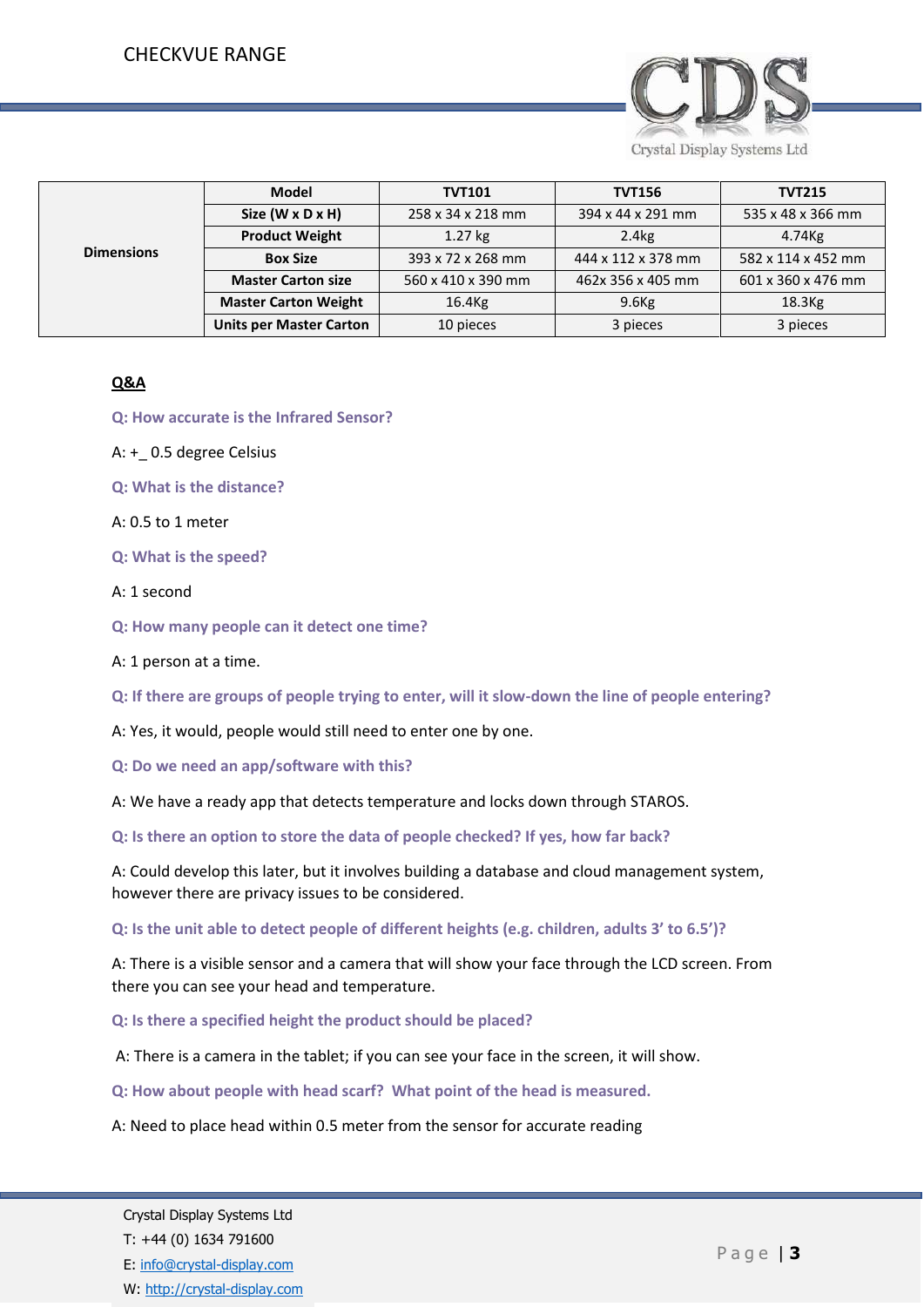

**Q: Are there any data/tests available regarding the accuracy of this unit?**

A: The accuracy is at 0.5 degree Celsius which is provided by our component manufacturer located in Germany. For the past few months, this module has been implemented with projects for access control.

**Q: How many people per hour can pass through?**

A: Takes 1-2 second / person

**Q: Is there a chance it will overheat?**

A: It can get heated up upon long term use, but we have heat dissipation design to withstand this.

**Q: How is the unit attached to the tablet?**

A: VESA 100 x 100 or 75 x 75

**Q: Can the sensor be affixed to a door, away from the tablet that collects data?**

A: Needs to be connected to the tablet via USB

**Q: Is the connection from the sensor to the tablet USB?**

A: Correct, it is a USB sensor module that connects to the tablet

**Q: Is there a user interface that will be running on the device or is this just a hardware only solution?**

A: For Windows - we provide the tablet and the infrared temperature sensor with a driver- no user interface is developed. For Android - we provide the tablet with the infrared temperature sensor with an app and a user interface.

**Q: How does the alert message work, is there display and sound too?**

A: On the display screen, it would show the person's face, the person's current temperature, and when it runs a temperature higher than what you have set as normal, the tablet would have an alert sound made.

**Q: The system can detect just people, not object and animal, right?**

A: Yes, the system can only detect people.

**Q: What is the degree that it would stop access? Or detect as alert?**

A: You can customize settings to set temperature threshold.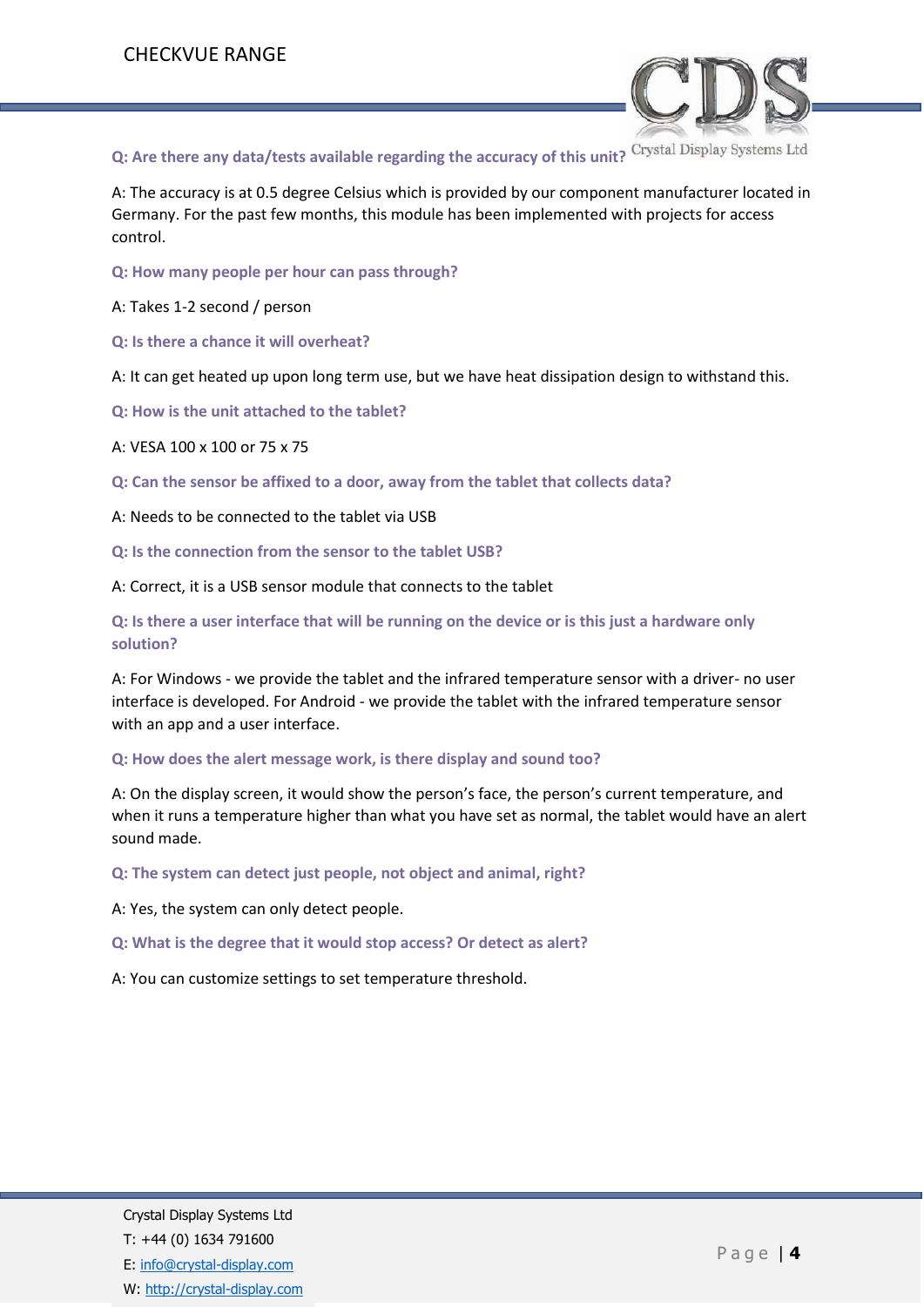#### CHECKVUE RANGE







Crystal Display Systems Ltd T: +44 (0) 1634 791600 E: [info@crystal-display.com](mailto:info@crystal-display.com) W: [http://crystal-display.com](http://crystal-display.com/)